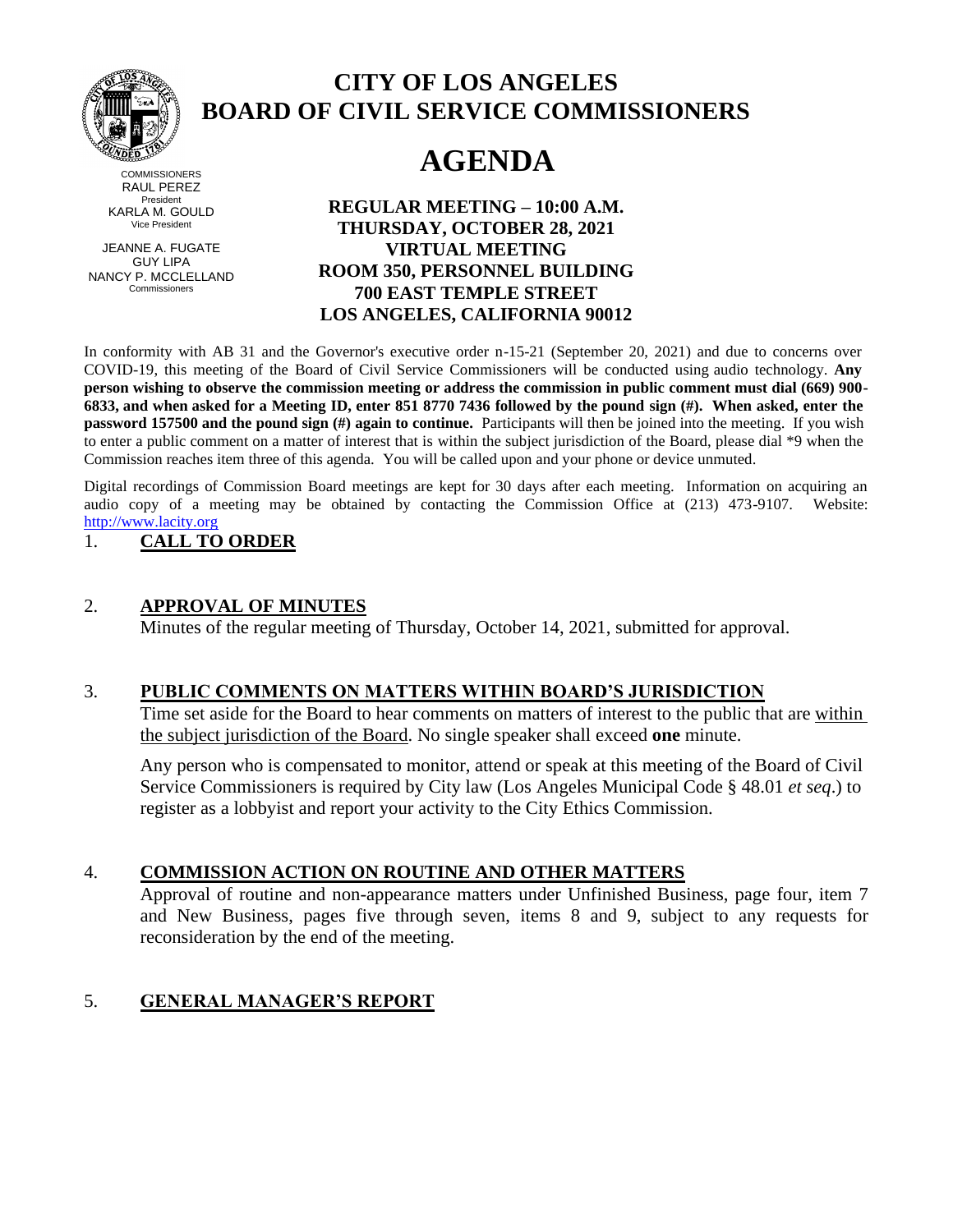#### 6. **APPEAL UNDER CHARTER SECTION 1016**

**a. Guillermo MARTINEZ**, Refuse Collection Truck Operator II, Department of Public Works, Bureau of Sanitation. Discharge effective December 21, 2020.

Report and recommendations of the Board's Hearing Examiner David Beauvais, following the holding of hearings on June 8, 2021 and August 17, 2021 into the appeal of Mr. Martinez.

The Hearing Examiner recommends that the Board:

- A. FIND that the City's *Skelly* due process provisions were met.
- B. Causes of Action:
	- 1. SUSTAIN the cause of action of a second positive drug or alcohol test resulting from a follow-up test administered on or about May 27, 2020, under the provisions of the United States Department of Transportation Drug and Alcohol Testing Policy.
- C. FIND that the Discharge effective December 21, 2020, was appropriate and is SUSTAINED.
- D. ADOPT the findings and conclusions in the Hearing Examiner's report as the Board's own. File No. 55553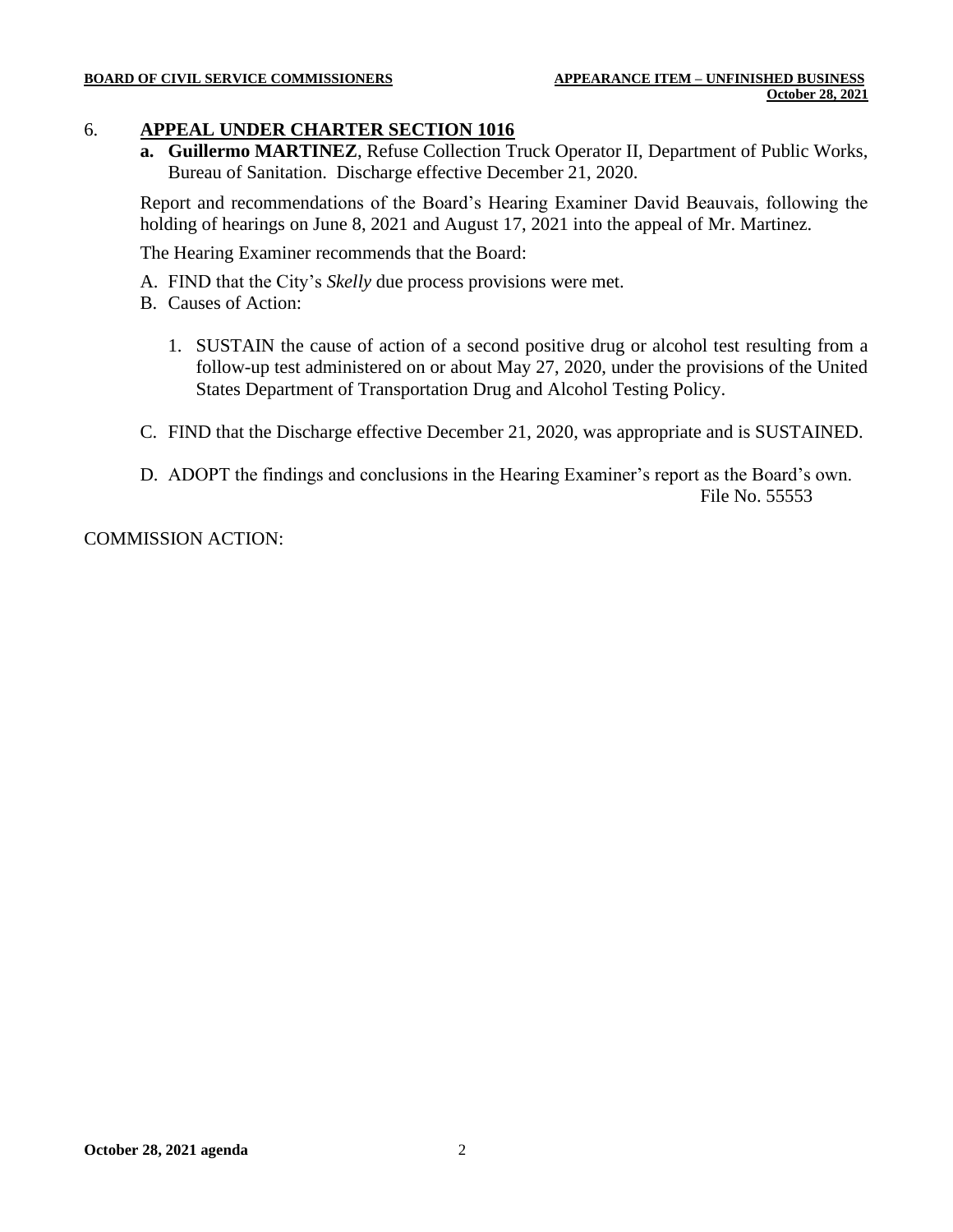#### 6. **APPEAL UNDER CHARTER SECTION 1016**

**b. Salvador ROMERO**, Senior Management Analyst, Los Angeles Police Department. Suspension effective July 15. 2019 to July 26, 2019, (10 working days).

Report and recommendations of the Board's Hearing Examiner Christopher Cameron, following the holding of a hearing on February 26, 2020 into the appeal of Mr. Romero.

The Hearing Examiner recommends that the Board:

- A. FIND that the City's *Skelly* due process provisions were met.
- B. Causes of Action:
	- 1. SUSTAIN the cause of action that between January and October 2017, the employee, while on duty, inaccurately documented his start of watch time on official documents on numerous occasions to which he was not entitled.
- C. This it would be appropriate to remand the penalty to the Department, as the appointing authority, to reconsider whether it can consent to reducing the length of the suspension, because there are ample grounds upon which the Board of Civil Service Commissioners can make a finding that such action is warranted.

[NOTE: the matter was referred to the Department to consider a reduction in penalty; after consideration, the Department declined to reduce the penalty, returning the matter to the Board for adjudication.]

D. ADOPT the findings and conclusions in the Hearing Examiner's report as the Board's own. File No. 55319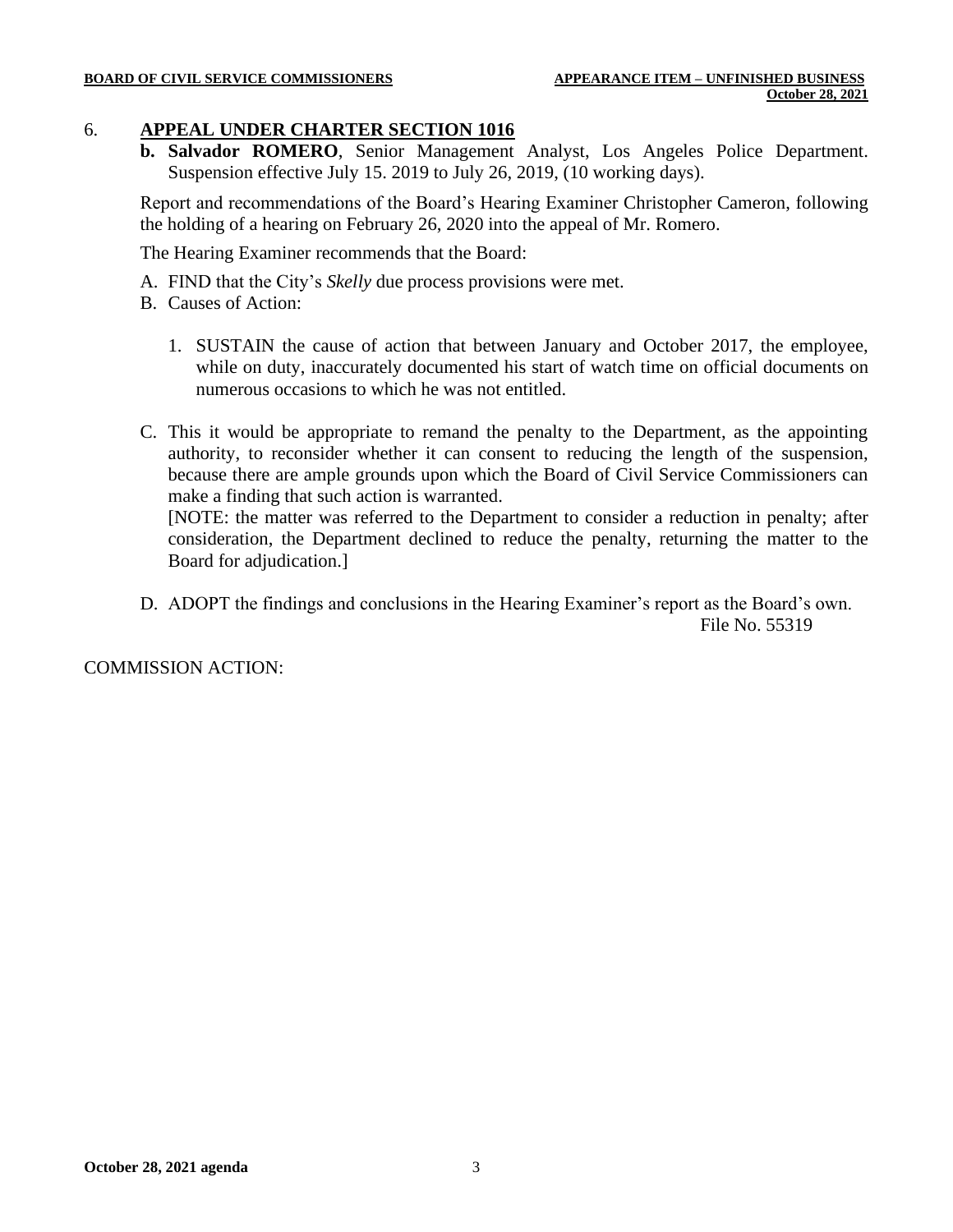#### 7. **UNFINISHED CLASSIFICATION ACTIONS**

The General Manager recommends that the Board of Civil Service Commissioners, after giving 10 days-notice of intention on October 14, 2021, now:

- 1. Create the new classifications of **Community Services Representative Trainee**, Class Code 9055, and **Community Services Representative Assistant**, Class Code 9054; and
- 2. Adopt the new duties statements for **Community Services Representative Trainee**, Class Code 9055, and **Community Services Representative Assistant**, Class Code 9054.

File No. 55569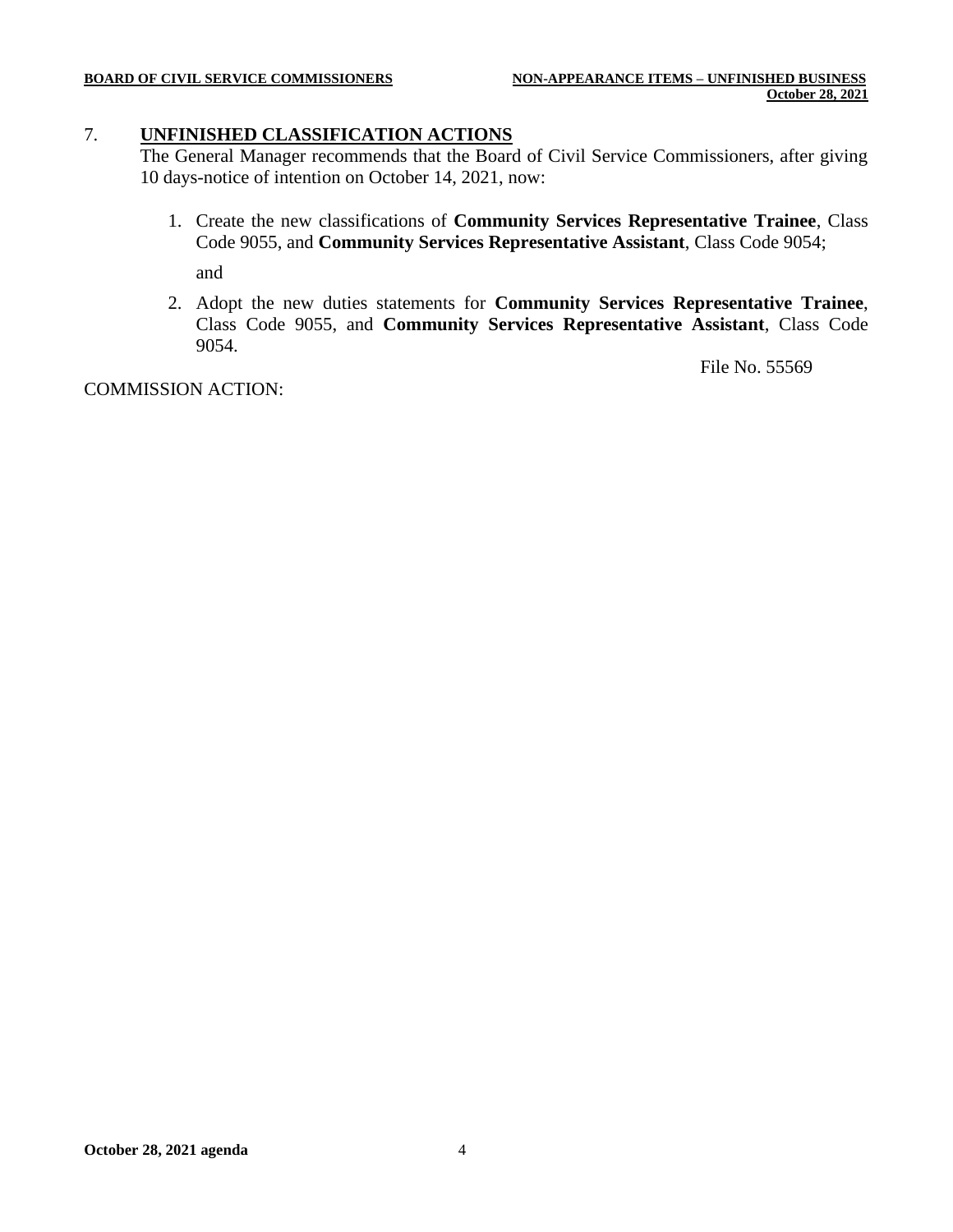#### 8. **ADMINISTRATIVE ACTIONS**

The General Manager recommends that:

a. Pursuant to Civil Service Rule 4.2, the Board shall make the significant changes in the following bulletins promulgated on the date noted a matter of record:

#### **October 8, 2021 Open Competitive** POLICE PERFORMANCE AUDITOR WASTEWATER TREATMENT OPERATOR

#### **October 15, 2021 Interdepartmental Promotional** ELECTRIC SERVICES REPRESENTATIVE EQUIPMENT SUPERINTENDENT SENIOR POLICE SERVICE REPRESENTATIVE

**Interdepartmental Promotional and Open Competitive**

SENIOR BENEFITS ANALYST

- b. Make a matter of record the General Manager's action in approving the use of the following Special Examining Assistants:
	- 1) **BENEFITS ANALYST** Gregory MACK, Chief Benefits Analyst, Los Angeles Fire and Police Pensions
	- 2) **PLANNING ASSISTANT** Teresa L. BATSON, City Planner, City Planning Department
	- 3) **PRINCIPAL ENVIRONMENTAL ENGINEER** Jose P. GARCIA and Masahiro DOJIRI, Assistant Directors Bureau of Sanitation, Department of Public Works, Bureau of Sanitation
	- 4) **SENIOR ACCOUNTANT** Filomena ABAYAN, Principal Accountant II, Harbor Department and Merlita D. VALMORES, Principal Accountant II, Department of Airports
	- 5) **SENIOR POLICE SERVICE REPRESENTATIVE** Abegaye SCIANNI and Berta UGAS, Senior Police Service Representatives II, Richardo
	- ORTEGA & Anthony LJUBETIC, Police Lieutenants II, Los Angeles Police Department 6) **SYSTEMS ANALYST** Ramon HERNANDEZ, Programmer Analyst IV, Information Technology Agency,

Emily MCENROE, Programmer Analyst V, Department of Airports and Michael TORRES, Information Systems Manager, Department of Water & Power

File No.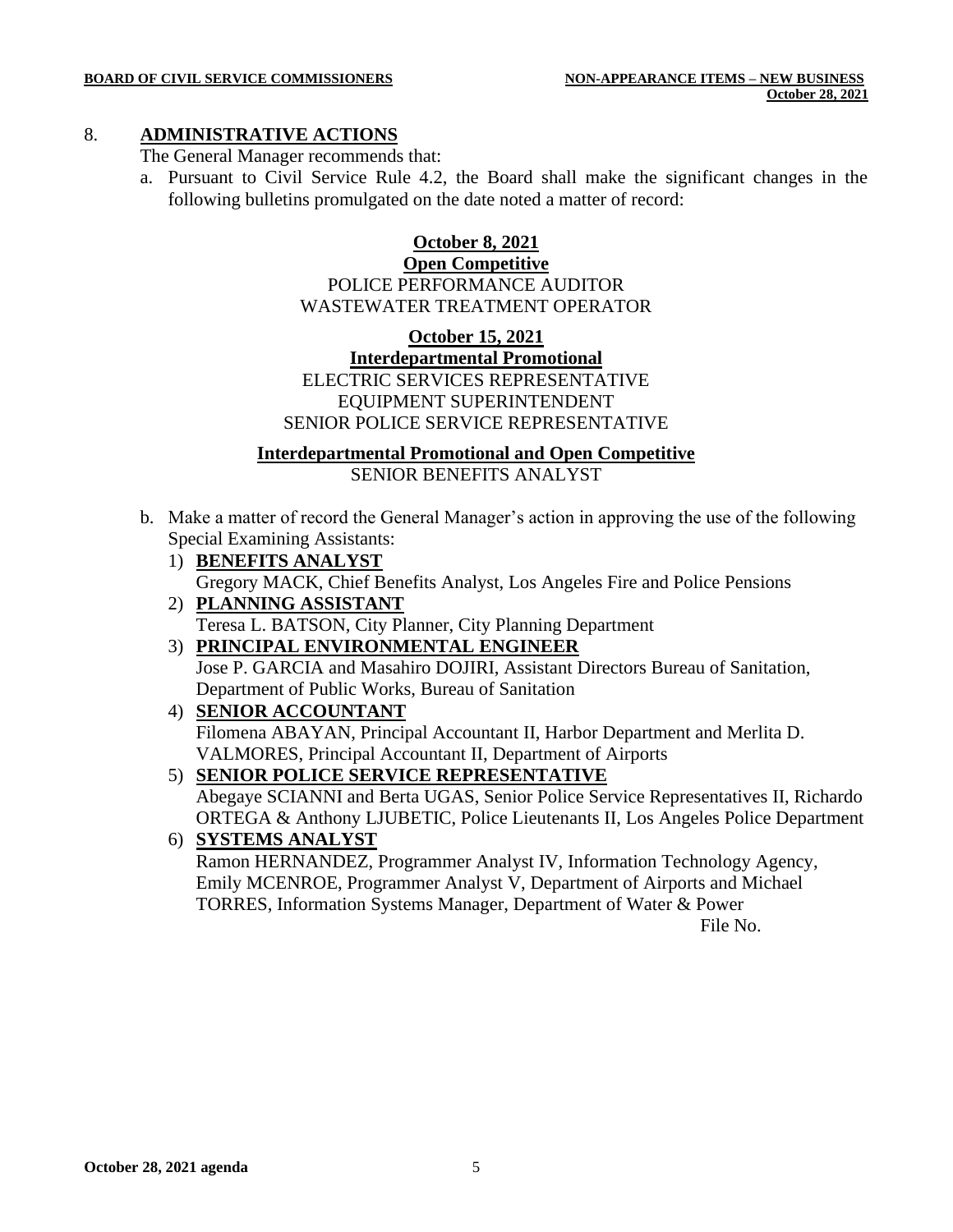### 8. **ADMINISTRATIVE ACTIONS, (Continued)**

The General Manager recommends, (Continued):

c. Make it a matter of record the General Manager's action in approving the use of the following raters for the evaluation of Training and Experience Questionnaires for the following examination:

#### **OCCUPATIONAL HEALTH NURSE**

Lloyd NJOKU, Supervising Occupational Health Nurse, Department of Water & Power, Jean COCHRANE, Supervising Occupational Health Nurse and Arthur MANOUKIAN, Chief Physician, Personnel Department.

d. Make the following APPEAL a matter of record:

#### Discharge

**Jaren K, ROWLEY,** Line Patrol Mechanic, Department of Water & Power. The Department filed the General Form 77 with Personnel Records on October 13, 2021.

Cause of Action: 1) Misconduct, on or off the job, seriously reflecting on City employees or employment.

2) Reporting for duty unfit to work due to use of drugs or alcohol.

3) Operating City vehicle or other equipment while under alcohol or drugs which could impair operation capability.

4) Violation of safety rules, procedures or accepted practices which results in injury, disability or death, interruption or degradation of electric or water service.

Discipline: Discharge effective October 13, 2021.

In accordance with Charter Section 1016, the Appellant filed an appeal via email with the Civil Service Commission on October 13, 2021.

File No.

e. Make the following NOTICE a matter of record:

#### Suspension

**AQUATIC FACILITY MANAGER I**, Department of Recreation and Parks. The Department filed the General Form 77 with Personnel Records on October 13, 2021. Cause of Action: 1) Failure to maintain a harassment free workplace for subordinates. 2) Failure to foster a discrimination free workplace by one's own individual actions or failure to act in that the employee placed images of a sexual nature including images of himself on his work computer. Discipline: Suspension effective October 14, 2021 to November 10, 2021, inclusive (20 working days).